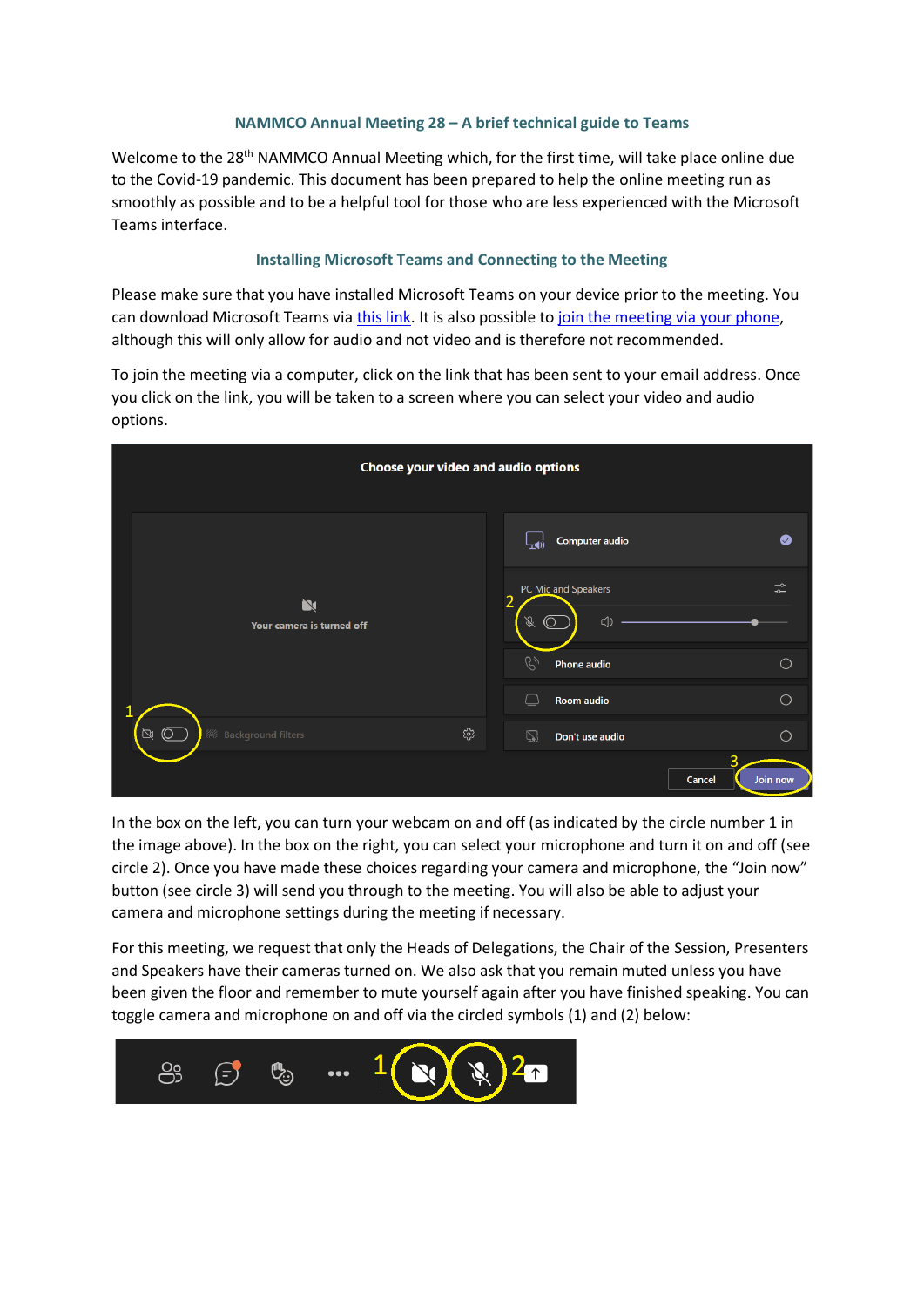### **Raise Hand**

Please use the "Raise Hand" feature if you would like to request the floor. To do this, first click the Reactions tab, to the left of the three dots in the toolbar on the top of the page (see circle 1), then select the Raise Hand symbol (2).



*Alternative keyboard shortcut for Raising Hand: Ctrl+Shift+K*

Please also remember to lower your hand after you finished speaking. This is done in the same way as raising it.

#### **Direct Message**

For writing a direct message to another participant, you can click on the Participants icon in the top toolbar (circle 1 in the image below) followed by clicking on the participant you wish to message (2) and then selecting Start a chat (3). This will start a private conversation between you and the other participant.

The email address of that participant can also be found under "Contact" in the same window.



We request that you please keep the general chat clear unless you are Head of Delegation and want to use it for clarification.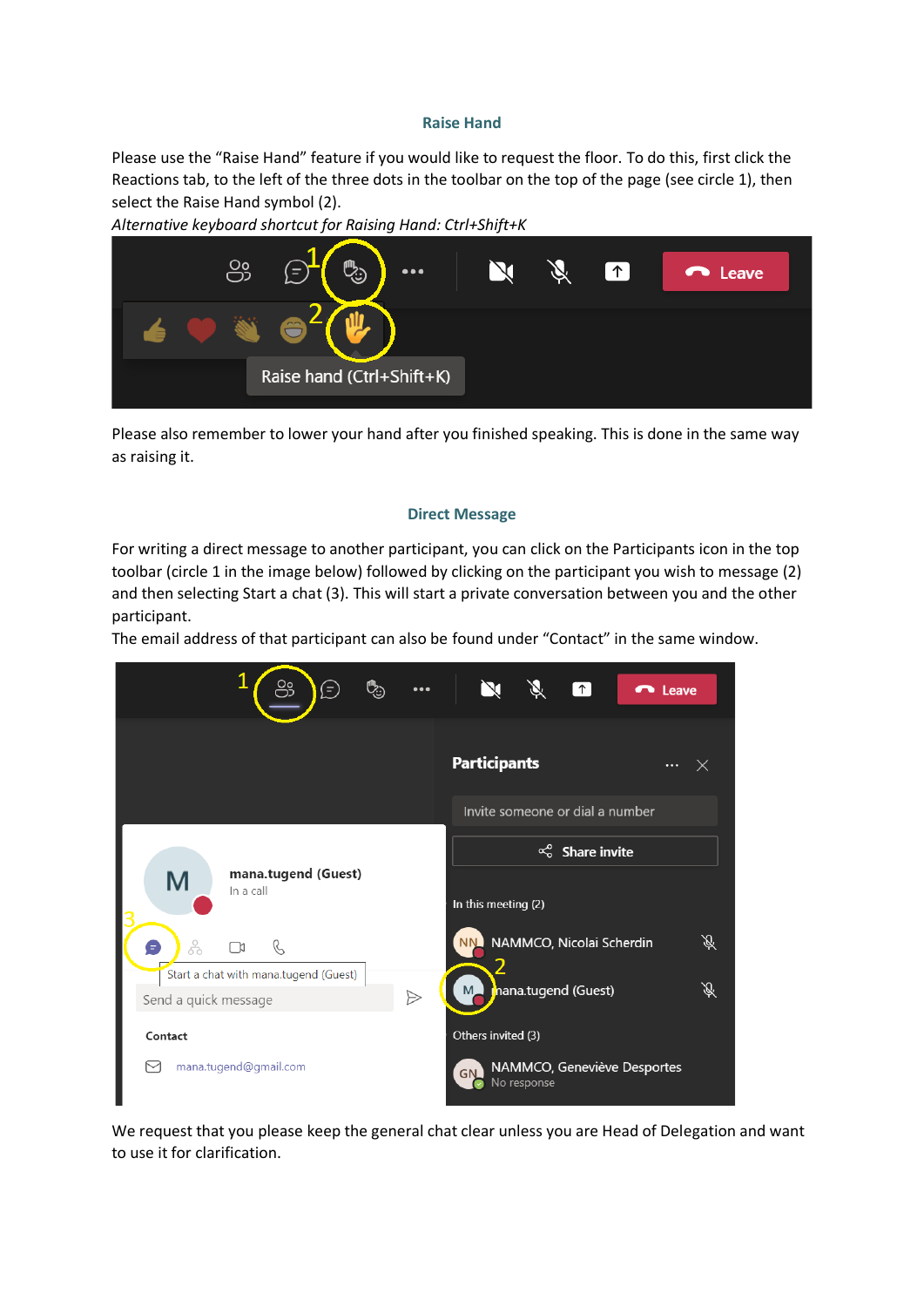#### **Captions**

It is possible to have Teams generate captions (in English). It is important to note that these are AIdriven, so the displayed text is offered as a "best guess" and therefore might not be accurate. If you wish to use captions, simply click the three dots icon for More Options (1) and then select Turn on live captions (2).



#### **Sharing your screen**

To share your screen so that it is visible to everyone at the meeting, click on the screensharing symbol in the top right corner (circle 1 in the image below) and then select the relevant tab showing the document/information/screen you wish to share (2). If you have a presentation that includes video clips or sound bites, toggle the "Include computer sound" option to on (3) – If you are not using video clips or sound bites, you can leave it as it is.